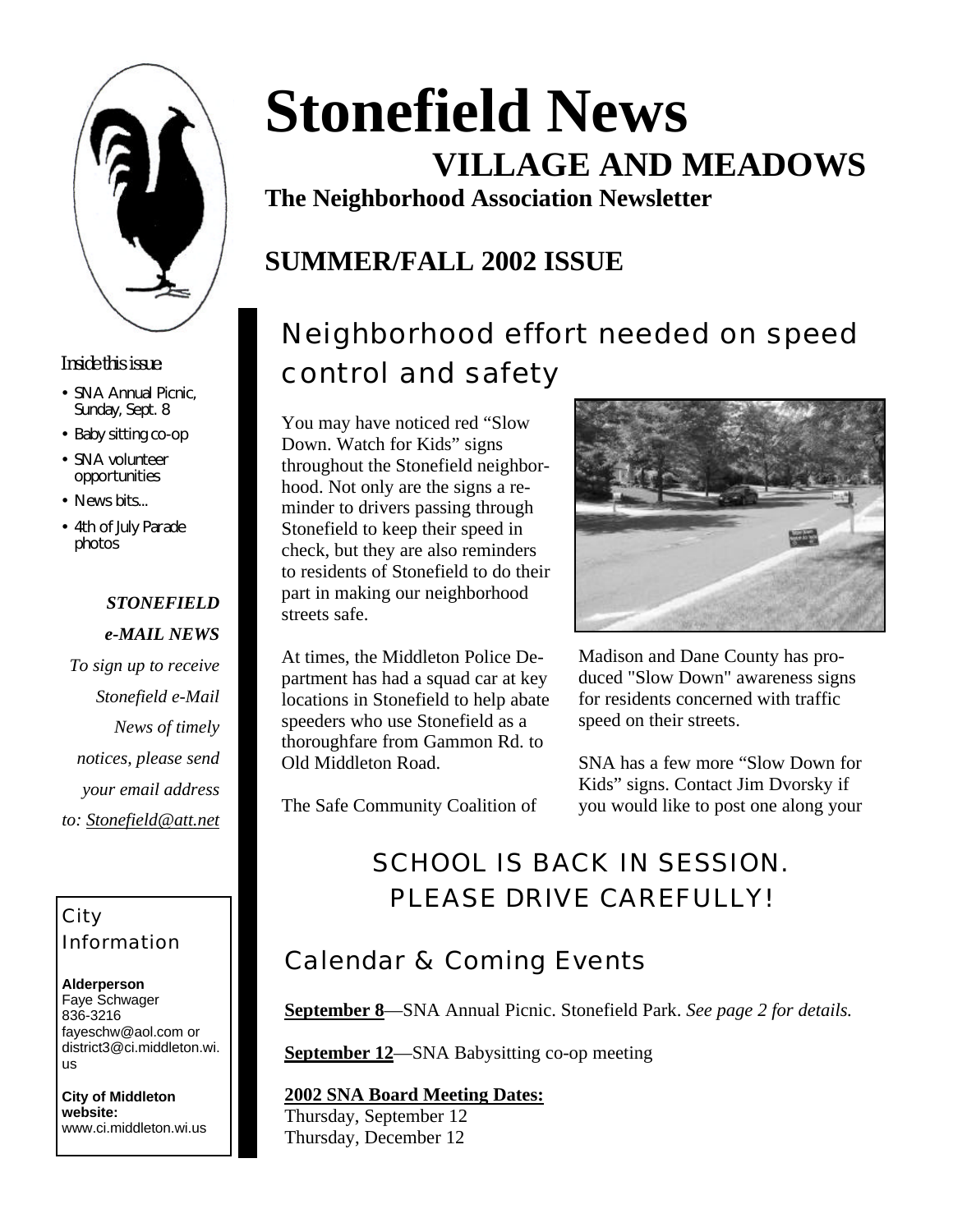### 2002-2003 SNA Board Members

#### **PRESIDENT**

Jim Dvorsky 6505 Clovernook Road 836-4045 james.dvorsky@att.net

#### **SECRETARY**

Joan McGovern 6303 Sleepy Hollow Circle 831-4994 joan\_mcgovern@yahoo.com

#### **TREASURER**

Sue Miller 1114 Boundary Road 831-3357 smiller@greatlakesco.com

#### **CIVIC DIRECTOR**

Tom Crozier 6353 Stonefield Road 833-1102 crozierip@charter.net

#### **WELCOMING COMMITTEE** Kathy Miller 1407 Willow Trail 238-0104

#### **SOCIAL DIRECTOR** -**Vacant**

**BOARD MEMBERS AT LARGE** Jon DiPiazza 1218 Boundary Road 836-5433 jon101@chorus.net

Jeffrey Mattox 1103 Stonefield Circle 831-1103 hm1103@mac.com

Tom Thieding 6325 Briarcliff Lane 836-5709 tpcactus@chorus.net

#### **Page 2**

### SNA Annual Picnic-September 8

Stonefield Neighborhood Association has scheduled the annual neighborhood picnic for Sunday, September 8th from 4:30—7:30 p.m. at Stonefield Park. This is the weekend after Labor Day.

Schedule of Activities 4:30 Time to Meet 5:00 Time to Eat 5:30 Time to Play and Socialize

Each family should bring a dish to pass, their own tableware, chairs or blanket to picnic on, any sports equipment if you wish, and an appetite. SNA will provide the brat's, hot dogs, drinks music and entertainment.

The cost of the event is \$5/family or \$2/person. All kids must have an adult(s) responsible for them at the park. Sorry no pets please.

**Please RSVP** no later than September 7 to Jim Dvorsky at 836- 4045 or email james.dvorsky@att.net.

### Volunteers needed for SNA Social and Welcoming Committees

The SNA board of directors is seeking a volunteer to be the Social Director and coordinator of the Welcome Committee. If you are interested or have questions, call Jim Dvorsky, president SNA, at 836-4045, or email at james.dvorsky@att.net.

### Baby Sitting Co-op meets Sept. 12

Call it a time-share for baby sitting. The SNA baby sitting co-op will meet Thursday, September 12, from 9:30-11:30 a.m. at the home of Meriel Rongstad, 6709 Lannon Stone Circle, 827-5415.

Those parents who participate in the babysitting co-op build a network to share babysitting opportunities. Bring your children to the meeting so they get to know other parents and kids in the neighborhood. For more information and to RSVP, contact Valerie McCarthy at 831-2952

What do you think of the new look of Stonefield News? Send your comments to Tom Thieding at tpcactus@chorus.net

Thank you to Liz Weirich of First Weber Realty, an SNA neighbor, for paying for the mailing cost of this newsletter.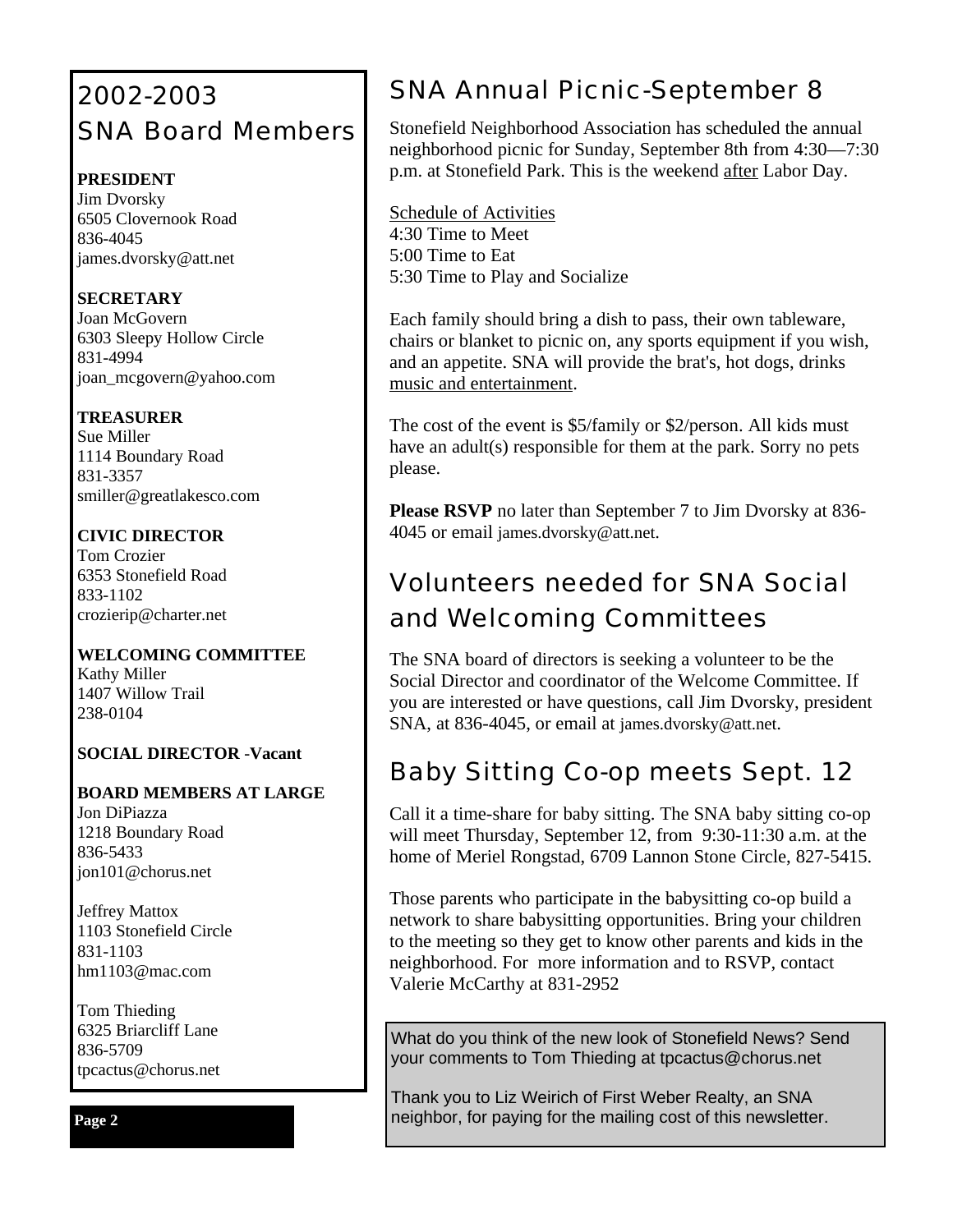There were some concerned residents who contacted SNA in June regarding the installation of a fence in the vicinity of 1302 Boundary Road. SNA contacted the owner of the property and also notified all of the members of the plat that affect this property. Unfortunately, following the notification to the owner by SNA, a series of incidents regarding theft and damage to this property were reported to the Middleton police. SNA does not in anyway condone such actions, and recommends to settle any issues of this type following the guidelines of the Covenants and Restrictions.

### Stonefield Covenant Compliance

Every Stonefield owner has a responsibility to comply with their Covenants and Deed Restrictions. If you do not have a copy, please contact a Stonefield Association board member. The Association often receives complaints about noncompliance. SNA did not develop the covenants and is not responsible for enforcement. However, we have a responsibility as a neighborhood to maintain the standards that we all agreed to when we purchased our homes. Homeowners cannot arbitrarily pick and choose which covenants they will or won't abide by. The Covenants and Deed Restrictions is a legal and binding agreement. Direct comments, concerns and questions in writing to the SNA who will act only as a go-between to forward them to the appropriate covenant compliance committee formed in accordance with your plat's covenants and deed restrictions. The covenant were designed to protect the interests of all the property owners.

Some of the restrictions include but are not limited to:

- *Storage of boats, trailers or other RV vehicles is prohibited unless kept inside garages (temporary storage for loading or unloading is not to exceed 48 hours).*
- *Accessory buildings are expressly prohibited (this includes dog houses and kennels).*
- *Only two domestic animals may be kept on any Lot and must be housed within the principal structure.*
- *No firewood or woodpile shall be kept outside a structure. (except Lots 3-7 and 15-51)*
- *No clotheslines shall be permitted on a permanent basis.*
- *Exterior antennas, satellite discs or solar panels shall NOT be*

*permitted.*

- *The use of developer approved light posts and mailboxes is mandatory to ensure continuity within Stonefield Village. (Plastic newspaper tubes are not permitted).*
- *Trash and garbage containers shall not be permitted to remain conspicuous except on days of trash collection.*
- *No fence shall be erected on any part of any lot without prior written approval! Primarily, only fences surrounding swimming pools are permitted.*
- *Landscaping covenants for your plat must be followed.*
- *The Lots shall be used for residential purposes only.*
- *Parking of service vehicles owned or operated by any Owner is prohibited unless kept in garages.*
- *No cars or other vehicles shall be parked on lawns or yards at any time.*

While noncompliance is sometimes unintentional, neighbors are aware of those in noncompliance.

*Enforcement: If any Owner shall violate or attempt to violate any provision of this Declaration during the term of this Declaration, then all other owners, and all other persons owning any lot or lots within said plat shall have standing to bring proceedings at law or equity against the Owner violating or attempting to violate any such provision and the prevailing party shall be awarded reasonable attorney's fees and costs.*

### Bits, pieces and scraps of news….

#### **Keep your post lamp lit**

For home security purposes check your

post lamp to make sure you have a working bulb and light sensor. Replacement globe lanterns are available at Madison Lighting. Did you know that the post lamps are the signature icons for the Stonefield



Village portion of the neighborhood?

#### **Need a mailbox replaced?**

Stop by Wildbirds Unlimited on the corner of Odana Road and Whitney Way to order your custom mailbox. There are several patterns of mailboxes to choose from that comply with the SNA building covenant.

#### **Redestricting keeps Stonefield in same Assembly and Senate districts**

While legislative boundaries across Wisconsin changed for many voters, residents of Stonefield remained in the same Assembly and Senate districts.

#### **Come bowl with the Tuesday Ten Pins!**

The Tuesday Ten Pin bowling league is seeking bowlers and teams for the 2002- 03 season. Join some of your neighbors already in the league! Form your own four-person team with your friends, or

join an established team, and look forward to Tuesday mornings. This league is open to all women! No need to be a Stonefield neighbor to join.

The Ten Pin Bowling League is every Tuesday morning from 9:00 a.m.-11:30 a.m. at Schwoegler Park Towne Lanes. The season runs from September 10, 2002 - April 8, 2003. The (approximate) cost is \$9 weekly. Bowling equipment is available--no need to buy your own. Child care is available. Prize \$\$ is awarded at the end of the year! For more information: Rosalie Koschkee at 831- 0629.

**Page 3**